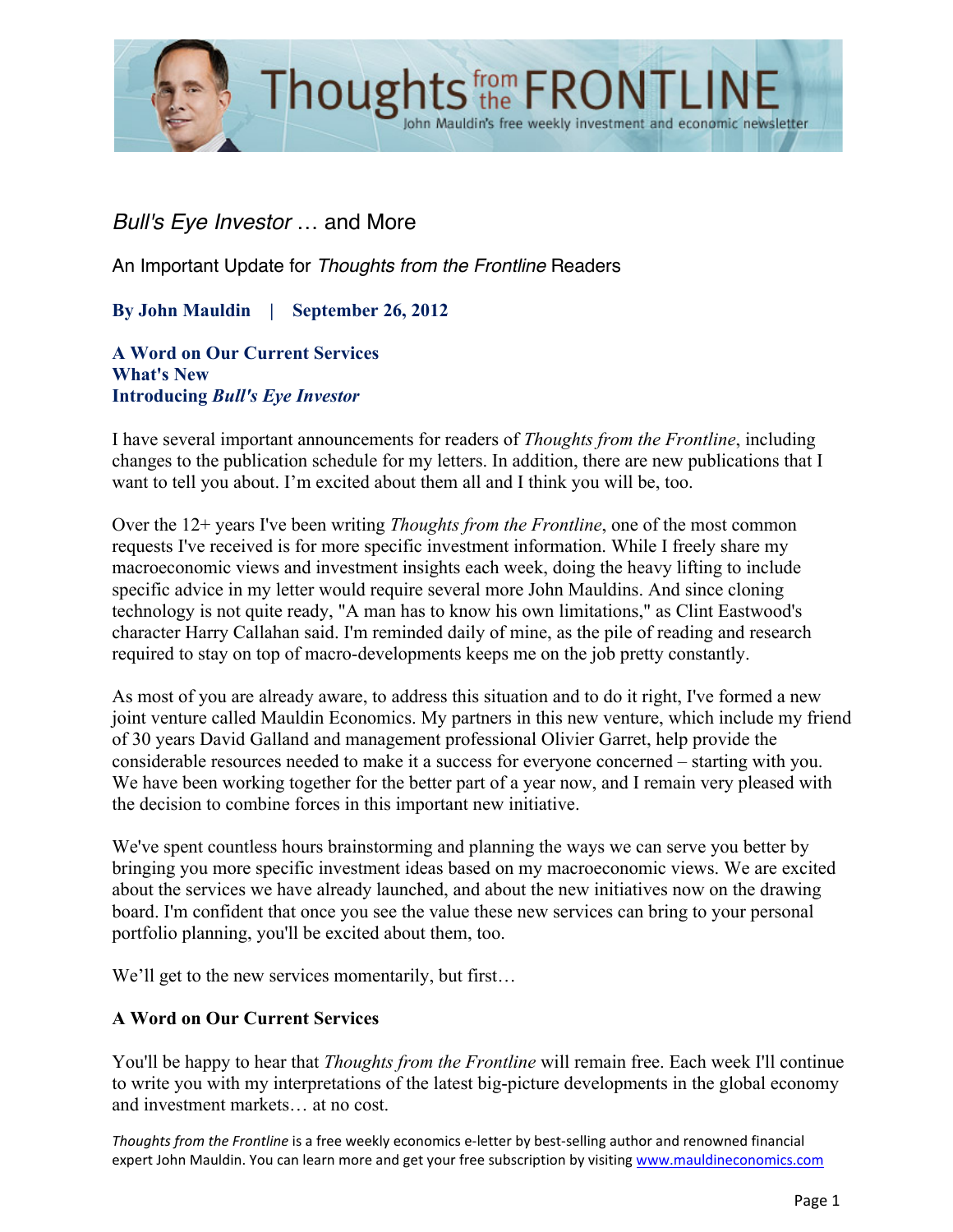We are, however, making a change in the publication schedule. Beginning the first week of October, I am going to start writing on Sunday afternoons/evenings with a Sunday night deadline, so *TFTF* will show up in your inbox early on Monday morning.

The reason for this change is, frankly, that it is taking me longer and longer to write *TFTF*. I jokingly suggest to friends it may be because I have quit drinking and lost the inspiration of wine and scotch. But for the most part, it's the sheer amount of material I consult while writing, coupled with the complexity of our world. As a consequence, I find myself walking and thinking about what I write more than ever.

Plus, the alcohol *might* have been a way of self-medicating my ADD. Or maybe I'm just getting older, and the policemen who stop me at night on my walks around the neighborhood are right to think I am somewhat confused.

Whatever the reason, Friday afternoons in the early years became Friday evenings and then morphed into Saturday mornings. Which means my weekend was shot, taking away some of the pleasure I get from writing. Regardless, I think the new schedule will improve the letter as well as give me some more time to think about the events of the week just past, and the week ahead.

A few years after I began *TFTF* (in August of 2000), I launched another free weekly publication, *Outside the Box*, which typically features the work of another writer I have found particularly interesting. It is often someone I don't agree with but whose ideas deserve our attention. If you only read material that agrees with your views, then why read at all? The point of *Outside the Box* is to get us thinking.

*Outside the Box* will also continue to come to you free, with the only change being that it will now be published on Friday for your weekend reading, with maybe some expanded commentary by your humble analyst. Same content as always, just delivered on different schedules – *Thoughts from the Frontline* on Monday morning, *Outside the Box* on Friday (starting October 1).

## **What's New**

The first new service launched by Mauldin Economics, *Yield Shark*, has been an unmitigated success. Dedicated to uncovering exceptional opportunities to earn yields in an effectively zerointerest-rate world, the publication has exceeded all expectations, both in terms of the number of subscribers who have signed up during the introductory period, and in terms of the performance of the portfolio.

While I'm not going to go on at length about its performance, or the value it can bring to you by way of generating a combination of yield and capital gains, I can say, like a proud papa, that the team has demonstrated in spades the benefits of following a clear investment process: buying right and selling when our return goals are met, in order to cycle into the next undervalued opportunity. (For more on *Yield Shark*, click here – it's a great publication and it will be well worth your time to take us up on our standard risk-free trial offer.)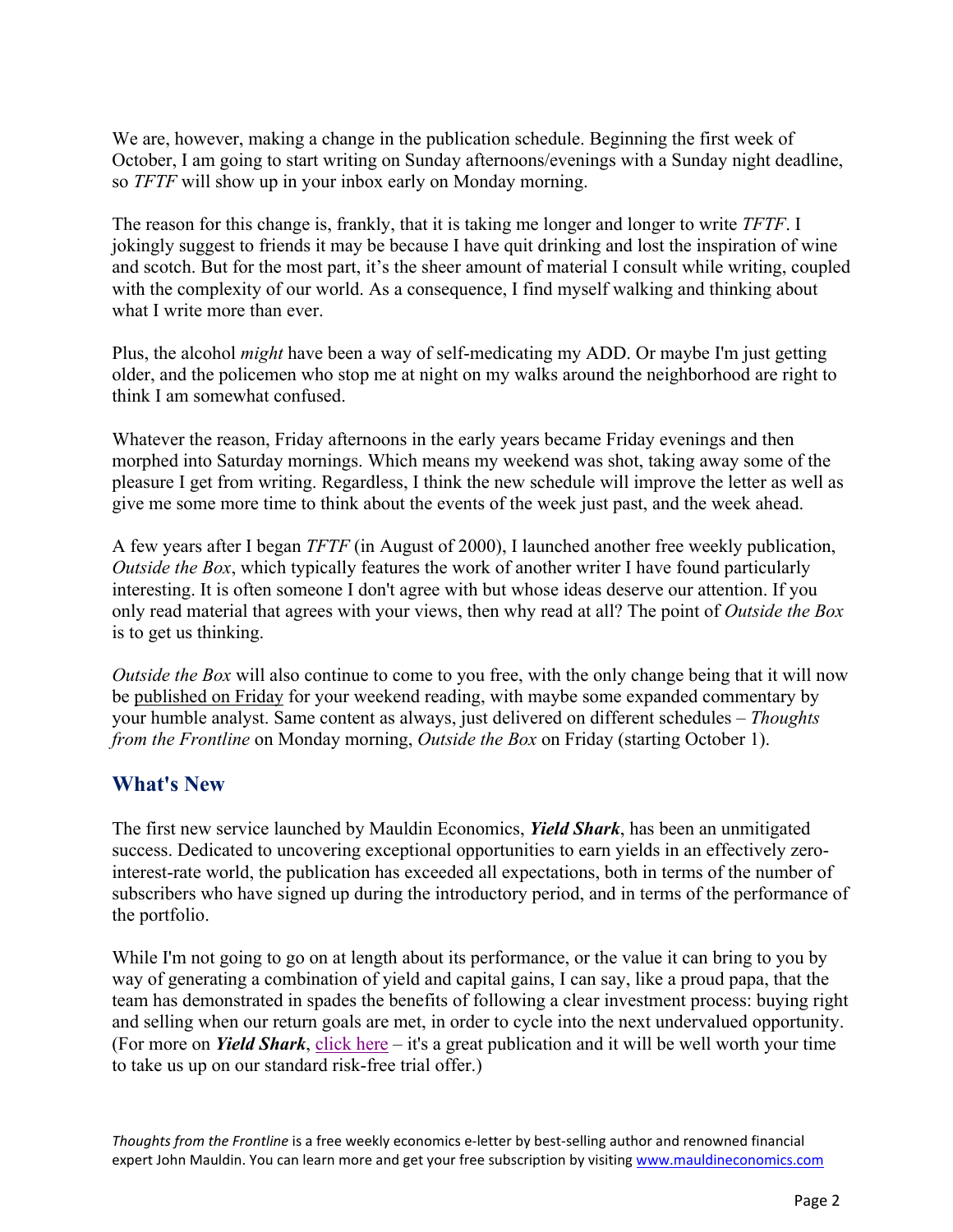I am especially excited to tell you about our other new service, headed up by my friend Grant Williams, a Singapore-based money manager. Readers of *Outside the Box* will be familiar with Grant in his role as founder and editor of the always excellent *Things That Make You Go Hmmm…* Simply put, I think Grant is the best new writer I've come across in years. It's only icing on the cake that over the course of numerous lengthy discussions, Grant and I have discovered we share a very similar world view and investment perspective.

After a lot of conversations and a few trips to see each other, I have persuaded Grant to write for Mauldin Economics. I consider this to be a real coup.

There are several things you want to know about Grant Williams. For starters, unlike most financial editors, Grant actually manages money. Lots of money: he shares in the responsibility of managing \$250,000,000.

You aren't handed that kind of responsibility without a *lot* of experience under your belt. Which is to say, his analysis and recommendations are not based just on academic economic theories but on lessons learned the hard way, in the forward trenches of the battle for investment survival.

Secondly, Grant is truly an international man. Born in London, England, as the son of a merchant banker, Grant began his investing career on a trading desk at just 19 years of age, rising quickly to the position of assistant trader on a Japanese convertible-bond trading desk.

This was in an age when there were no computers and trades were placed directly between marketmakers over the phone. We're talking hundreds of individual trades a day, with a phone glued to each ear, day in and day out. (That's called "paying your dues" where I come from – which, in case you don't know, is Dallas, Texas.)

Grant has worked in trading houses in London, Tokyo, Hong Kong, New York City, Sydney, and Singapore, with ever-increasing responsibilities and trading authority. He has traveled the world, and his contacts are extensive. And his current position gives him the resources and world viewpoint, with a very global mandate, that is rare in the investing world.

Plus, he has the unique ability to write entertainingly and compellingly, weaving history into his stories and explanations of how the world works today. I find that combination of talents to be extraordinary, and I'm honored to have him join our team at Mauldin Economics.

As part of our teaming up, Mauldin Economics has already assumed the publishing duties for *Things That Make You Go Hmmm…* That allows us to share it with you, free of charge for the time being, as it's published (usually once a week, unless Grant is traveling).

I urge you to read it along with me – I suspect you'll find Grant's writing as addictive as I do. (Of course, you can unsubscribe from any letter I send! There's always an unsubscribe link on the bottom of each email.)

But that's not the only thing we're doing with Grant… and that brings me to some very good news for you.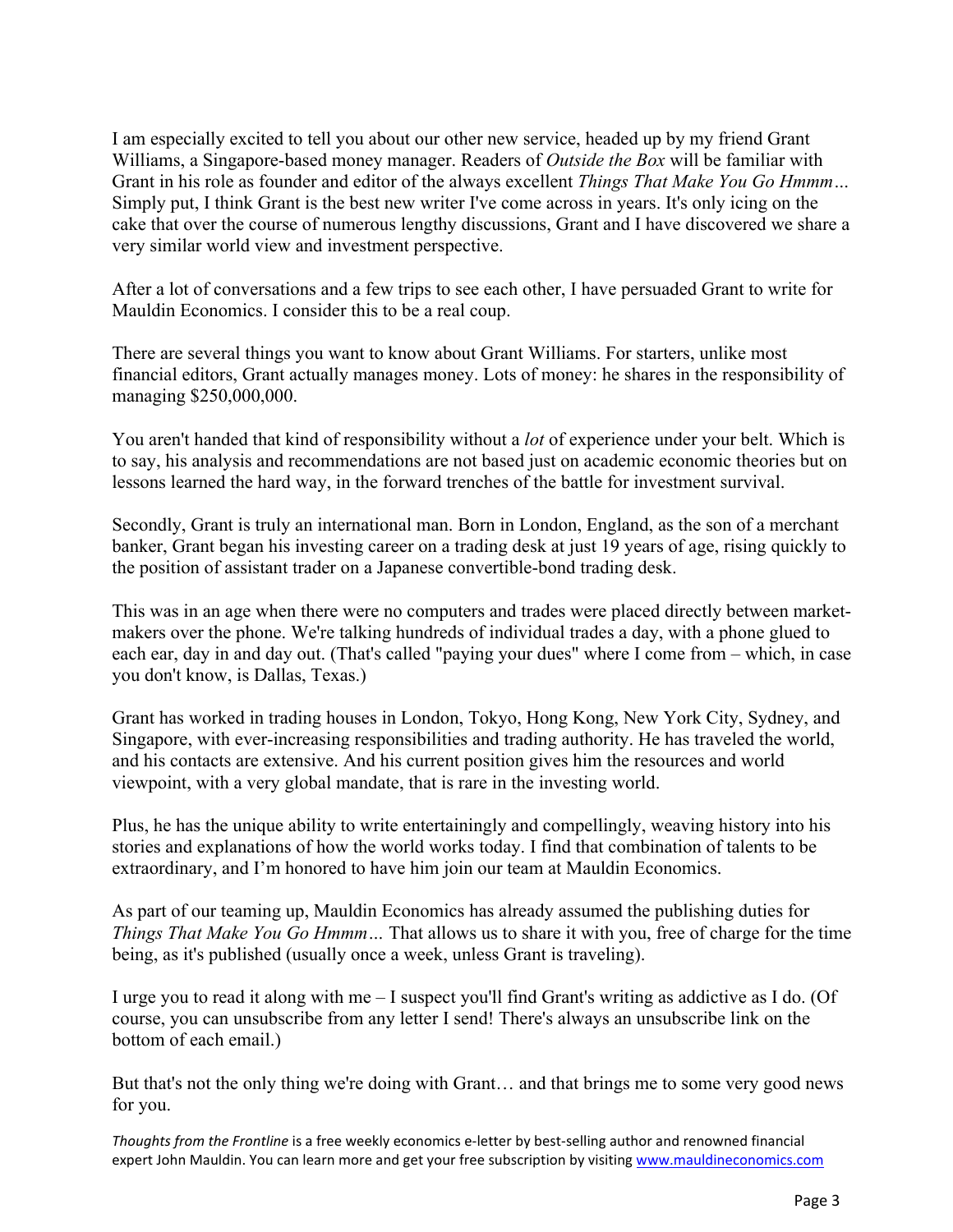## **Introducing** *Bull's Eye Investor*

It is with great pleasure that I can now tell you Grant is writing a brand-new letter for us called *Bull's Eye Investor*, named after my book *Bull's Eye Investing*.

*Bull's Eye Investor* has been designed from the ground up to tap into Grant's global investment research and to present *specific* ideas to keep you ahead of the curve on the developments we see occurring as the Endgame of the Debt Supercycle unfolds. As with *Yield Shark*, this unique service employs the same sort of methodical processes used by all successful investors. And in this case, they're the very same processes Grant has long relied upon in his portfolio management work.

Grant will be identifying compelling opportunities in deep value and growth, in North America and around the globe, and providing ongoing portfolio guidance through specific buy and sell recommendations.

I hope Grant's involvement makes it clear that we intend *Bull's Eye Investor* to serve as the "flagship" for Mauldin Economics, and we will be going all out to make it your single most important source for investment ideas that are in sync with our macro-views on the global economy.

Click here to learn more about *Bull's Eye Investor* and the special pricing being offered during the introductory period.

Over the coming months, additional services and specialized offerings will be announced as the entire team at Mauldin Economics works hard to bring you actionable ideas backed by solid research and a consistent investment philosophy.

We will do our best not to "over-communicate" on these services – you and I both know that we already get too many emails. If we do things right, and we are determined to do so, everyone will win from these new services.

As always, I'm very interested in what you think about our new services and how we can do things even better. I value your input and take the time to read every email you send to me. I really do pay attention. You are the reason I work so hard (well, and maybe seven kids and a growing cohort of grandkids!). And I must admit, it is just so much fun to get to do what I do.

As I hope is obvious, I appreciate your support over the years. As one of my one million closest friends I write to each week, you have my promise that I'll continue to devote myself to making *Thoughts from the Frontline* as good as I can make it. And now, with the help of the entire team at Mauldin Economics, we're extending that same commitment to in-depth research and quality to a new range of useful, actionable services.

Your feeling good about our future analyst,

#### John Mauldin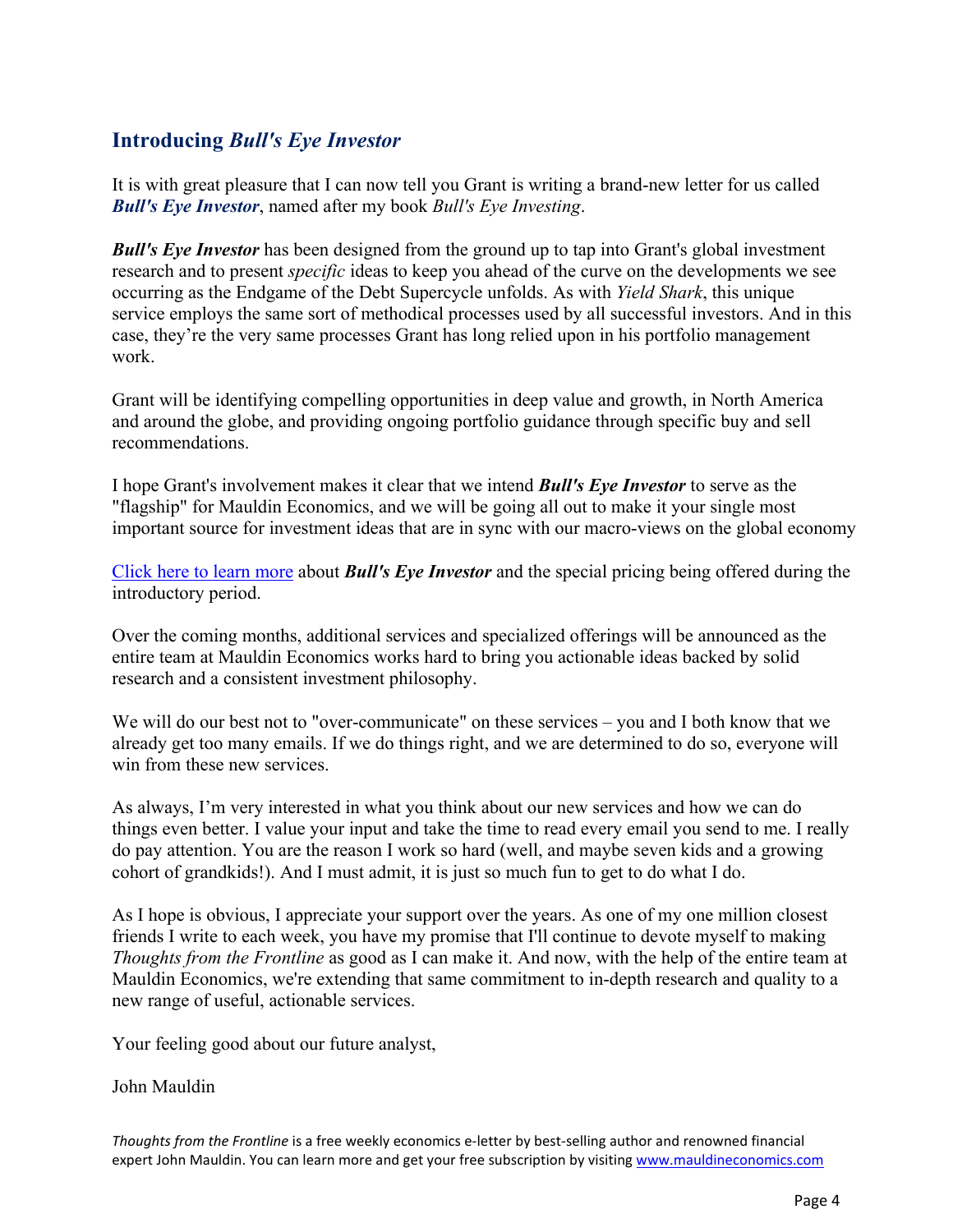### **Share Your Thoughts on This Article**

**Post a Comment** 

#### Send to a Friend | Print Article | View as PDF | Permissions/Reprints | Previous Article

*Thoughts From the Frontline* is a free weekly economic e-letter by best-selling author and renowned financial expert, John Mauldin. You can learn more and get your free subscription by visiting http://www.mauldineconomics.com.

Please write to subscribers@mauldineconomics.com to inform us of any reproductions, including when and where copy will be reproduced. You must keep the letter intact, from introduction to disclaimers. If you would like to quote brief portions only, please reference http://www.mauldineconomics.com.

To subscribe to John Mauldin's e-letter, please click here: http://www.mauldineconomics.com/subscribe/

To change your email address, please click here: http://www.mauldineconomics.com/change-address

If you would ALSO like changes applied to the Mauldin Circle e-letter, please include your old and new email address along with a note requesting the change for both e-letters and send your request to compliance@2000wave.com.

To unsubscribe, please refer to the bottom of the email.

*Thoughts From the Frontline* and JohnMauldin.com is not an offering for any investment. It represents only the opinions of John Mauldin and those that he interviews. Any views expressed are provided for information purposes only and should not be construed in any way as an offer, an endorsement, or inducement to invest and is not in any way a testimony of, or associated with, Mauldin's other firms. John Mauldin is the Chairman of Mauldin Economics, LLC. He also is the President of Millennium Wave Advisors, LLC (MWA) which is an investment advisory firm registered with multiple states, President and registered representative of Millennium Wave Securities, LLC, (MWS) member FINRA, SIPC. MWS is also a Commodity Pool Operator (CPO) and a Commodity Trading Advisor (CTA) registered with the CFTC, as well as an Introducing Broker (IB) and NFA Member. Millennium Wave Investments is a dba of MWA LLC and MWS LLC. This message may contain information that is confidential or privileged and is intended only for the individual or entity named above and does not constitute an offer for or advice about any alternative investment product. Such advice can only be made when accompanied by a prospectus or similar offering document. Past performance is not indicative of future performance. Please make sure to review important disclosures at the end of each article. Mauldin companies may have a marketing relationship with products and services mentioned in this letter for a fee.

Note: Joining the Mauldin Circle is not an offering for any investment. It represents only the opinions of John Mauldin and Millennium Wave Investments. It is intended solely for investors who have registered with Millennium Wave Investments and its partners at www.MauldinCircle.com or directly related websites. The Mauldin Circle may send out material that is provided on a confidential basis, and subscribers to the Mauldin Circle are not to send this letter to anyone other than their professional investment counselors. Investors should discuss any investment with their personal investment counsel. John Mauldin is the President of Millennium Wave Advisors, LLC (MWA), which is an investment advisory firm registered with multiple states. John Mauldin is a registered representative of Millennium Wave Securities, LLC, (MWS), an FINRA registered broker-dealer. MWS is also a Commodity Pool Operator (CPO) and a Commodity Trading Advisor (CTA) registered with the CFTC, as well as an Introducing Broker (IB). Millennium Wave Investments is a dba of MWA LLC and MWS LLC. Millennium Wave Investments cooperates in the consulting on and marketing of private and non-private investment offerings with other independent firms such as Altegris Investments; Capital Management Group; Absolute Return Partners, LLP; Fynn Capital; Nicola Wealth Management;